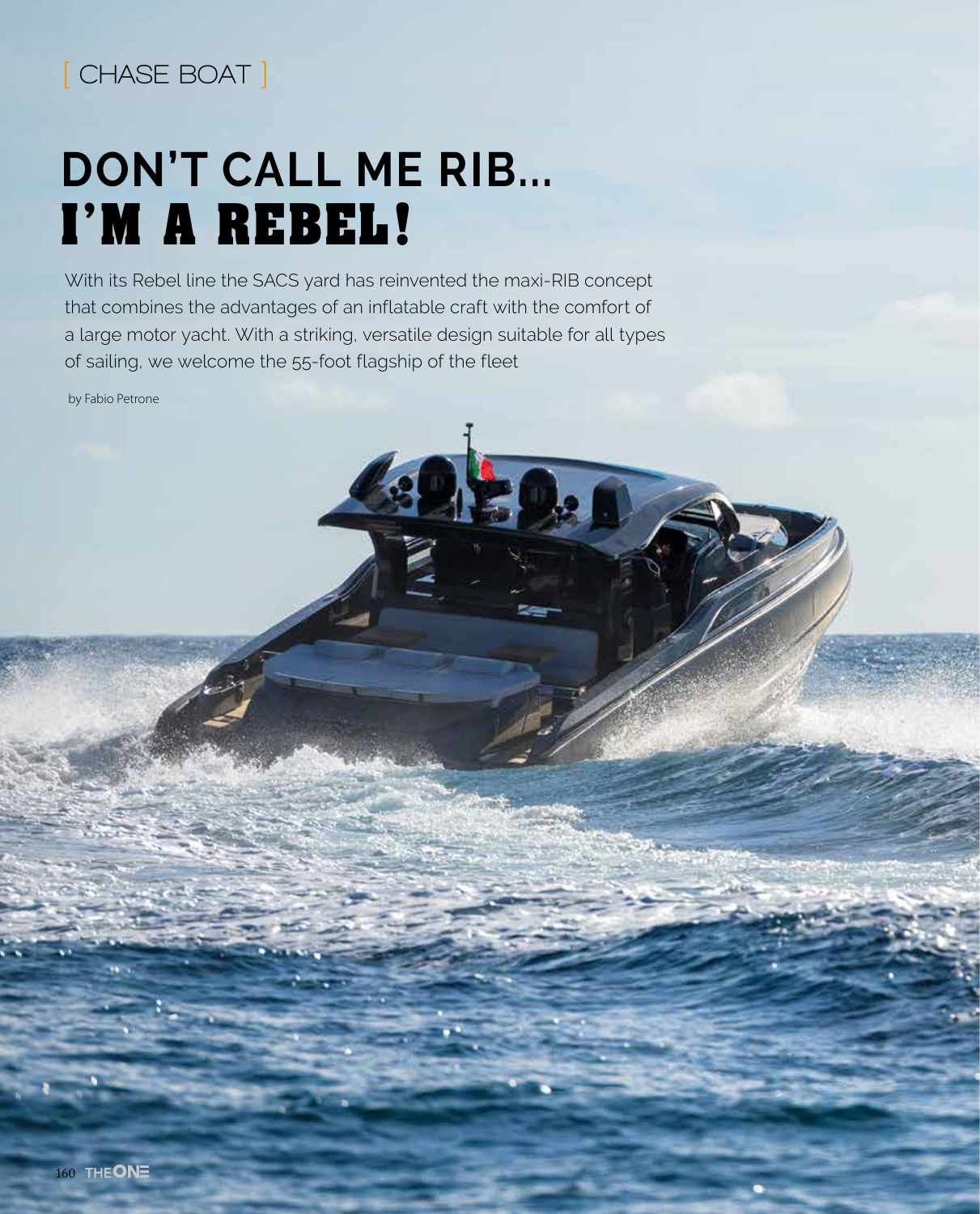The Rebel line by Sacs includes the new 55' (in this photo) the 40' and the 47' model. The walkaround deck design renders these boats extremely versatile – the entire deck can be used

ebel 55 is the new flagship of SACS, a yard with a rich tradition in marine<br>construction. It began life in 1989 as a producer of inflatable craft, working<br>in a sector where Italian companies are the world leaders, dominati construction. It began life in 1989 as a producer of inflatable craft, working in a sector where Italian companies are the world leaders, dominating the international export trade to a total of 58.2 million dollars, or 12.3% of the international market.

Over the past decade SACS has promoted Made in Italy quality and style throughout the world, reinventing the Maxi RIB (Rigid Inflatable Boat) concept. With its Strider range the yard has positioned itself as world leader in the sector inflatable craft from 10 to 20 metres long.

However, with the introduction of the Rebel line, SACS has become no longer simply an acclaimed RIB manufacturer – the company has extended its horizons to take in the construction of fully-fledged motor yachts that combine the advantages offered by inflatables with the comfort of traditional craft. The Rebel line, comprising a 55', 40' and 47' model, enables the SACS yard to offer a range of yachts featuring covered foam rather than the traditional inflatable rubber tubulars. The walkaround deck design renders these boats extremely versatile – the entire deck can be used, and the cabins have good headroom and volume. These specifications mean that Rebel motor yachts can be used as chase boats for owners of large pleasure yachts or as a main yacht offering great comfort and exclusivity, eminently suitable for mini-cruises. The Rebels are sporty craft, open yachts to all intents and purposes, although they do have a generous hard top to protect the cockpit and midships areas of the exterior deck. There is plenty of space available below deck, too, fitted out according to the highest standards of Italian manufacture – in other words, an emphasis on beautiful, well-made objects.

There are two motorisation options for the Rebel 55, both providing impressive performance. The twin 725 HP Volvo Penta IPS 950 of the inboard version can power the yacht to a muscular top speed of 37 knots, while the outboard model in its most extreme form with four 600 HP Mercury Verado putting out 2,400 HP is ideal for speed freaks, providing a white-knuckle top speed of 50 knots.

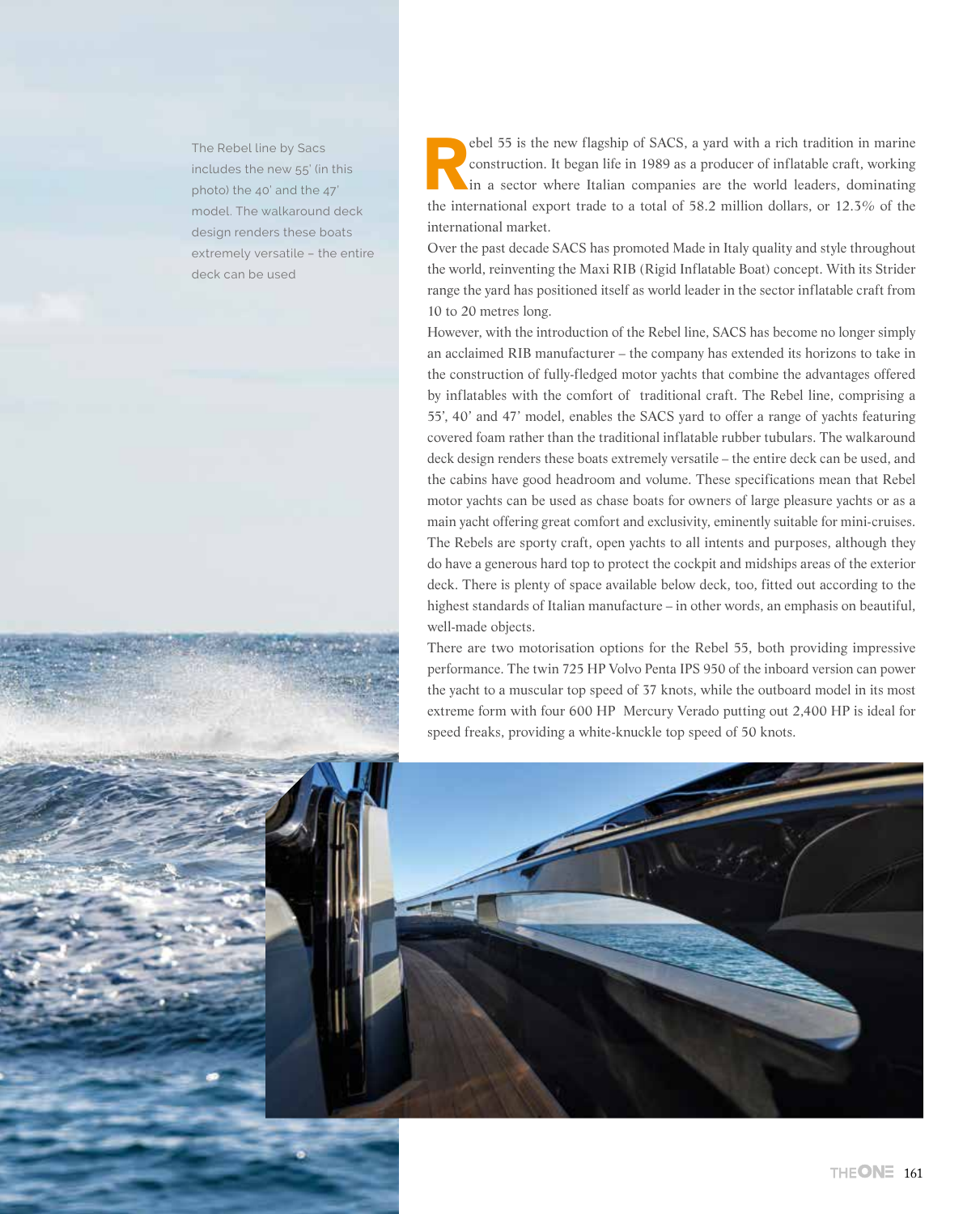

The cabins have good headroom and volume. There is plenty of space available below deck, fitted out according to the highest standards of Italian manufacture – in other words, an emphasis on beautiful, well-made objects